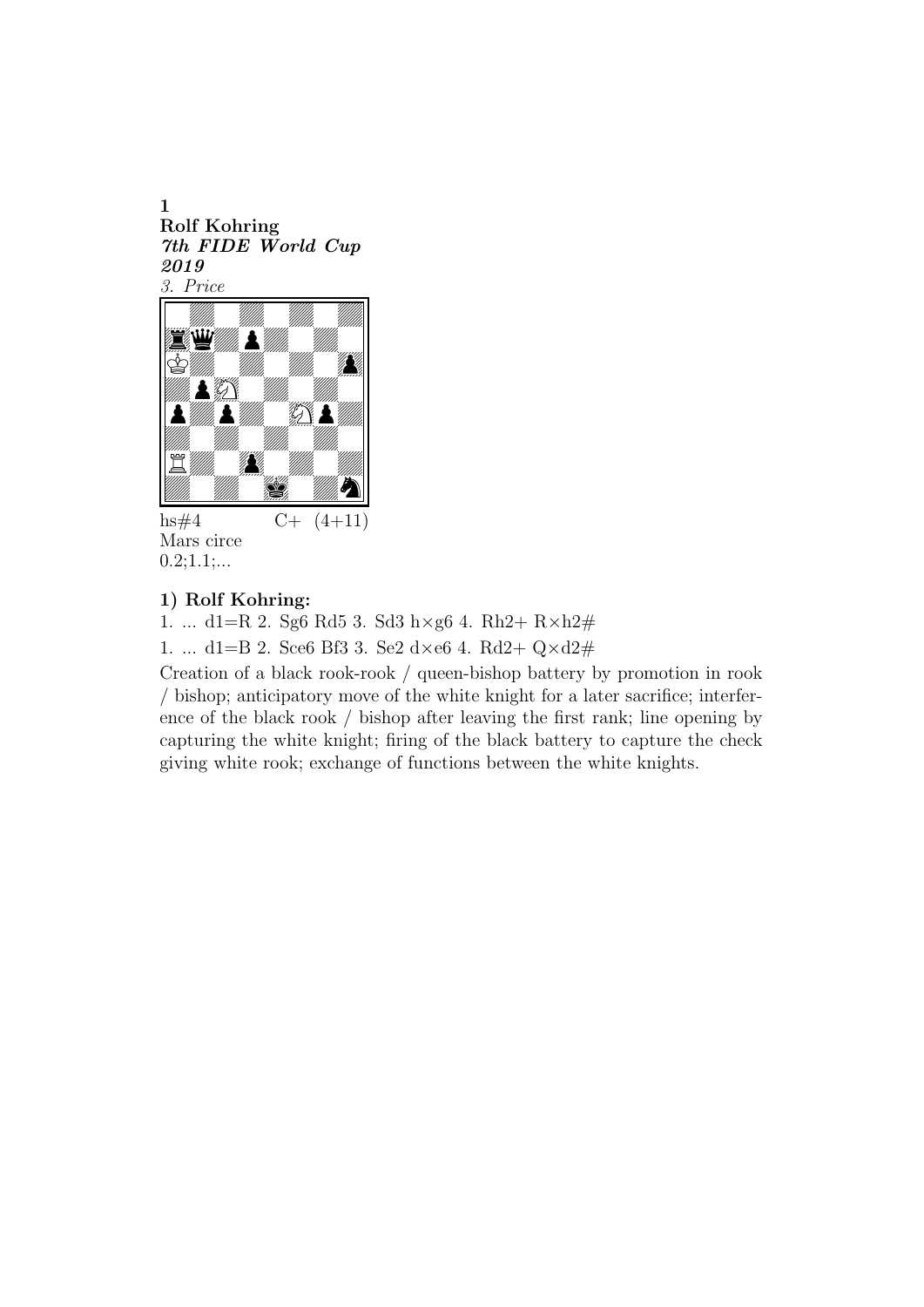2 Rolf Kohring F1278 Probleemblad 2019 4 2<br>Rolf Kohring<br>F1278 Probleemblad<br>2019 4<br>宮徽公園



hs#3  $C+ (4+9)$ Mars circe  $0.2;1.1;...$ 

# 2) Rolf Kohring:

1. ... Sd2 2. S×d2 Rb7 3. Bb5+ Qa1#

1. ... Sc3 2. S×c3 Sb7 3. Bg2+ Rd1#

Masked black reciprocal rook - queen battery and masked white bishop rook battery in the diagram position; unmasking of both batteries by moving away of the black knight which is immediately captured by the white knight, thereby interference of a black line; opening of the black line (which is not blocked by the white knight) by the black rook / knight which moves to b7 as a block; interference of a black line by the white bishop, thereby firing of the white battery which is answered by firing the black reciprocal battery.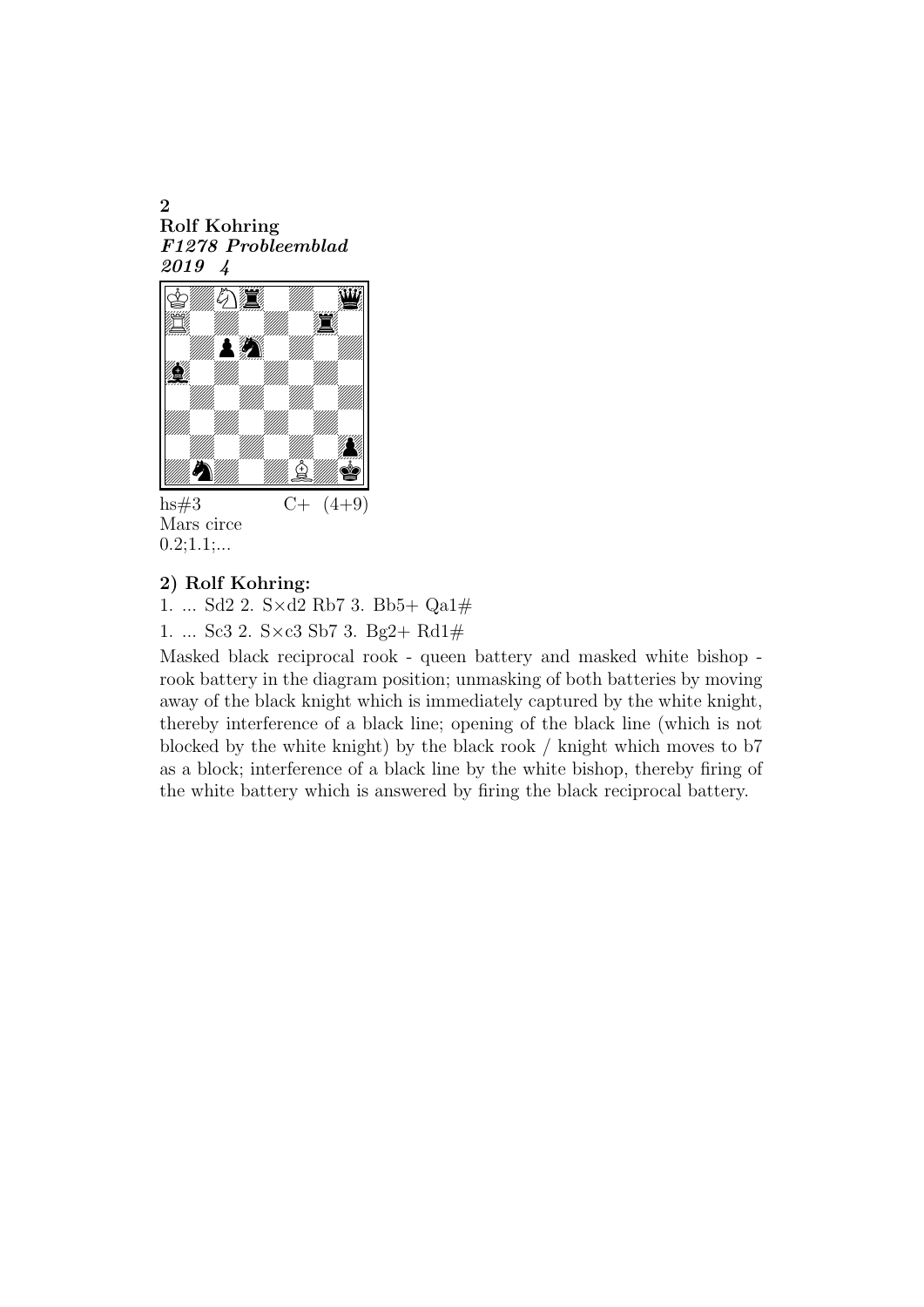3 Rolf Kohring 8th FIDE World Cup 2020 1. Price Rolf Kohring<br>Rolf Kohring<br>2020<br><u>1. Price</u><br>And Manuel Manuel Manuel Strategy<br>And Manuel Manuel Manuel Manuel Manuel



hs#4  $C+ (4+14)$ Mars circe  $0.2;1.1;...$  $\mathbf{\mathcal{F}} = \text{Eagle}$ 

### 3) Rolf Kohring:

1. ... EAb3 2. e8=Q Bc5 3. Rc4 Sg1 4. Q×d2+ Rd1#

1. ... EAh6 2. e8=B Bd6 3. Rd4 Sb1 4. B×e2+ Rf1#

Line opening by the black eagle; pinning of a black knight by promotion in queen / bishop; anticipatory interference by the black bishop; block by the white rook; anticipatory interference by the black knight; check of the white queen / bishop by capturing the black knight can only be answered by the checkmate of the black rook by occupation of the initial square of the white queen / bishop; exchange of functions between the black knights, ODT, harmonic solutions. The anticipatory interferences by the black bishop / black knight prevent the black mate from being defended by the move of the white rook on the 8. rank / capture of the black rook by the white rook, the black eagle prevents the black mate from being defended by the white king capturing the black rook due to a self-chess.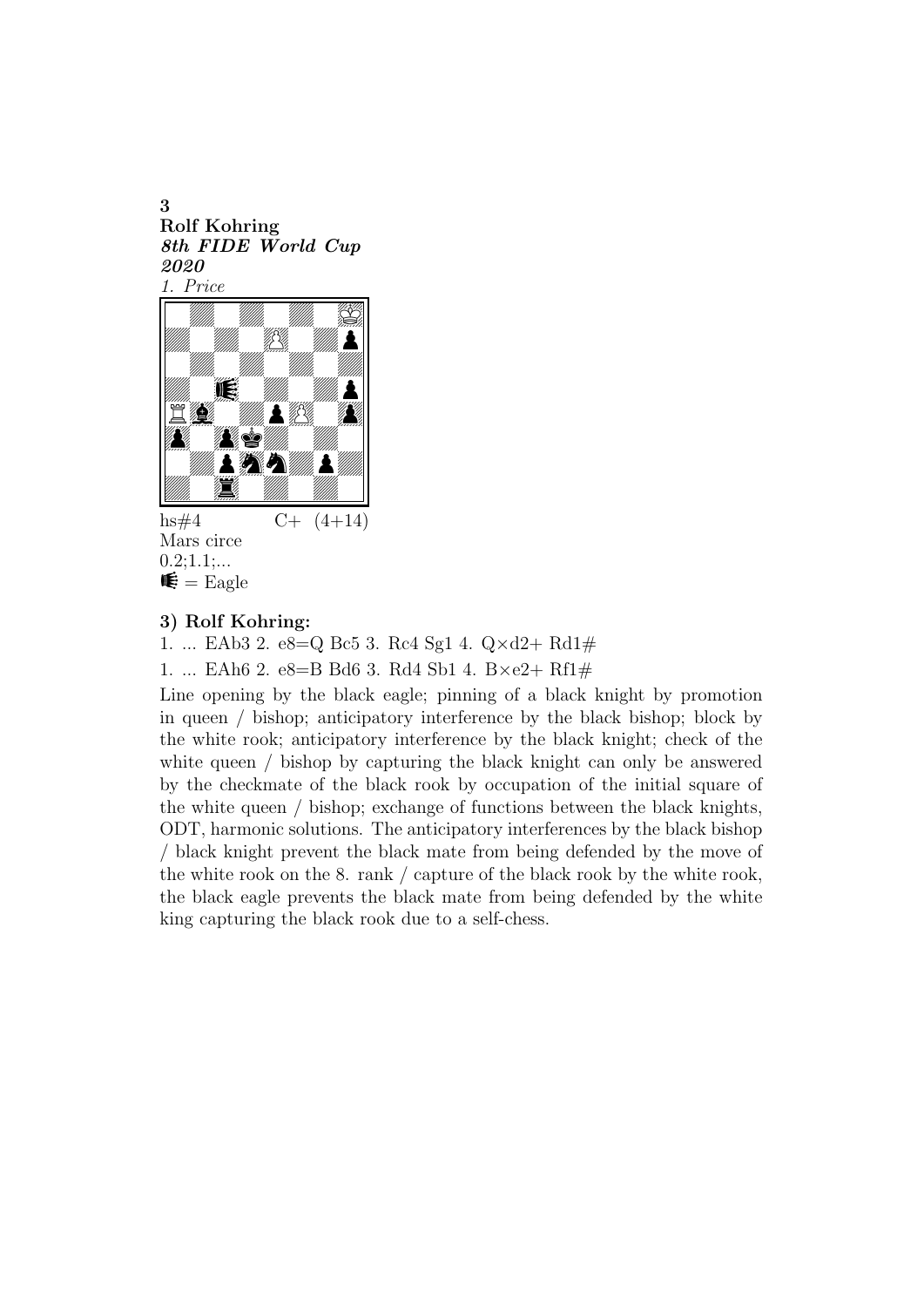4 Rolf Kohring F1360 Probleemblad 2021 2



hs#3  $C+ (5+11)$ Mars circe b)  $\&a2$ 

# 4) Rolf Kohring:

a) 1.  $R \times b1$  b $\times c6$  2. Rb7 Sf6 3. Bg3+ B $\times b7$ #

b) 1. B×d3 Sf6 2. Bf5 b×c6 3. Qg3+ B×f5#

Ambush of the white rook / bishop by capture to the line which is opened by the black pawn / knight allowing white to reach the desired square  $\frac{1}{7}$  f5; firing of the white battery by moving the front battery piece onto the block field g2; the black bishop captures the white battery rear piece, so the black king mates; reciprocal white moves on the first and second moves; Forsberg twin.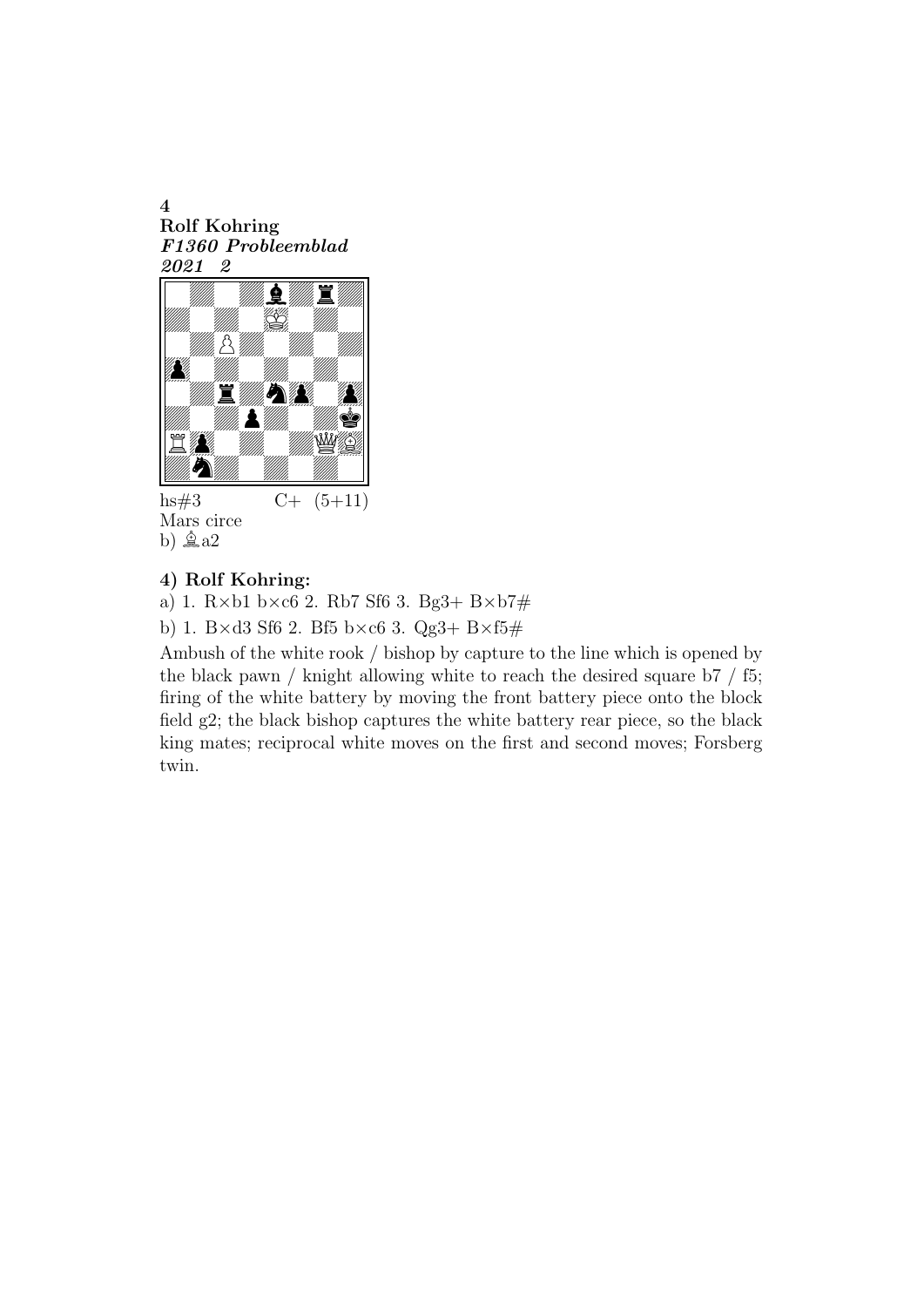5 Rolf Kohring 18673 Die Schwalbe 2021 310 -



hs#3.5  $C+ (3+11)$ Mars circe b)  $\&$  f7  $\rightarrow$ g7

#### 5) Rolf Kohring:

a) 1. ... Rc5 2. B×a6 Rd7 3. Bc4 g1=Q 4. Ra3+ R×a3#

b) 1. ... Rd5 2. B×h6 Re7 3. Bd2 g1=B 4. Rh4+ R×h4#

Block of the flight square c5 / d5 of the white king by the black rook; capture of the black pawn a6 / h6 by the white bishop which then opens the a- / h-file and at the same time blocks the line of the black rook to the 1st row; creation of a black battery by means of anticipatory interference of the line of the rear piece by the black rook h7 and subsequent creation of the rear piece by promotion into a queen / bishop; firing of the black battery by capturing the white rook.